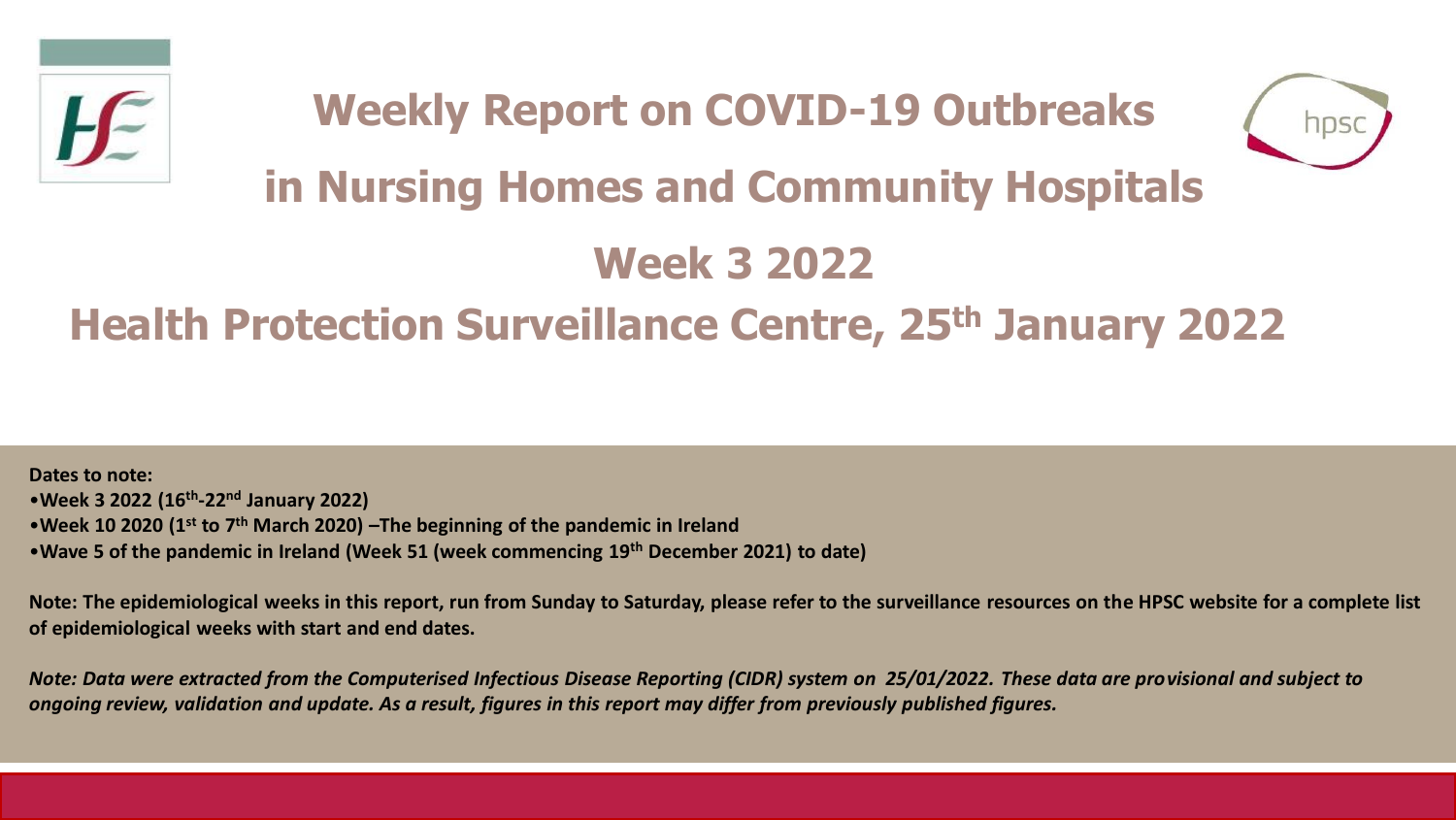

### **Notes**

The following report provides information on COVID-19 outbreaks/clusters notified on CIDR to midnight January 22<sup>nd</sup> 2022 (week 3) and extracted from CIDR at 8 am on January 25<sup>th</sup> 2022.

Data are provisional and subject to ongoing review, validation and updating. For this reason, data reported may not match data previously reported or outbreaks data reported in the future for the same time period. Furthermore, the number of linked cases is based on the number of linked cases at the time of extraction from CIDR and an outbreak may increase in size since the time of extraction due to more cases occurring or more information becoming available on CIDR.

**Sincere thanks are extended to all those who are participating in the collection of data and reporting of data used in this report, particularly under the current challenging circumstances.** This includes the HSE COVID-19 Contact Management Programme (CMP), staff in ICU units, notifying clinicians, laboratory staff, Public Health doctors, Nurses, Surveillance Scientists, Microbiologists and Administrative staff.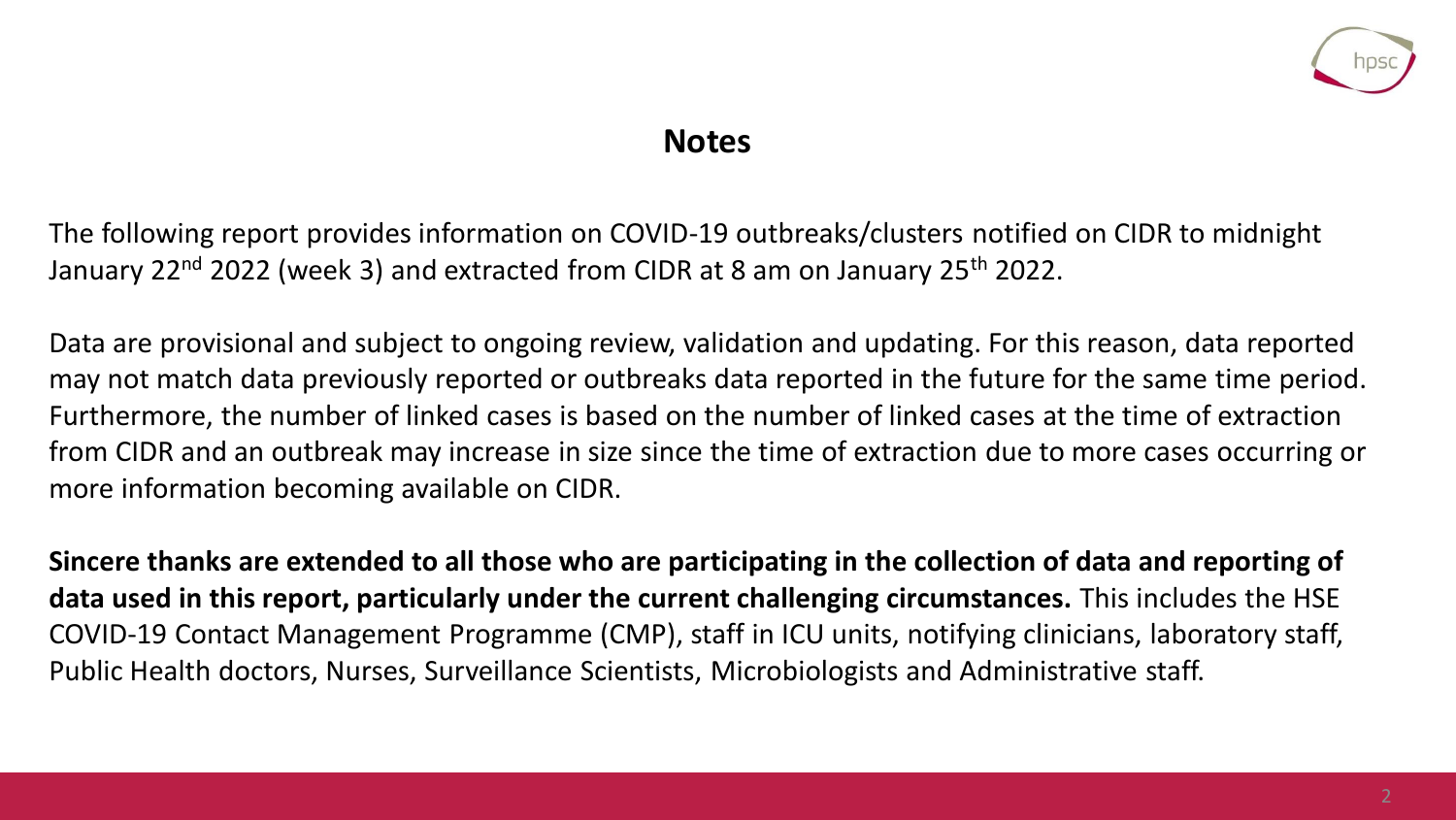

|                                      | <b>Outbreak</b>               |                        | Linked confirmed cases |                               |                                            |                                           |                           |  |
|--------------------------------------|-------------------------------|------------------------|------------------------|-------------------------------|--------------------------------------------|-------------------------------------------|---------------------------|--|
| <b>Wave</b>                          | Number of<br><b>outbreaks</b> | Number of<br>$cases^*$ | <b>Number</b>          | <b>Number</b><br>hospitalised | <b>Number</b><br>admitted to<br><b>ICU</b> | <b>Number</b><br>hospitalised<br>and died | <b>Number</b><br>who died |  |
| Wave 1 (weeks 10-31 2020)            | 302                           | 6658                   | 6251                   | 476                           | 16                                         | 195                                       | 884                       |  |
| <b>Wave 2 (weeks 32-47 2020)</b>     | 80                            | 1571                   | 1555                   | 90                            | < 5                                        | 25                                        | 133                       |  |
| Wave 3 (week 48 2020 - week 25 2021) | 267                           | 8375                   | 8329                   | 577                           | 12                                         | 198                                       | 1021                      |  |
| <b>Wave 4 (weeks 26-50 2021)</b>     | 202                           | 2761                   | 2657                   | 187                           | < 5                                        | 48                                        | 193                       |  |
| Wave 5 (weeks 51 2021 - week 3 2022) | 196                           | 2676                   | <b>NA</b>              | <b>NA</b>                     | <b>NA</b>                                  | <b>NA</b>                                 | <b>NA</b>                 |  |
| Total <sup>^</sup>                   | 1047                          | 22041                  | 18792                  | 1330                          | 31                                         | 466                                       | 2231                      |  |

\*the larger between the aggregate number of confirmed cases reported or the number of confirmed linked cases ^Totals among linked cases are waves 1-4 only

Overall, there have been 1047 COVID-19 outbreaks in Nursing homes and Community Hospitals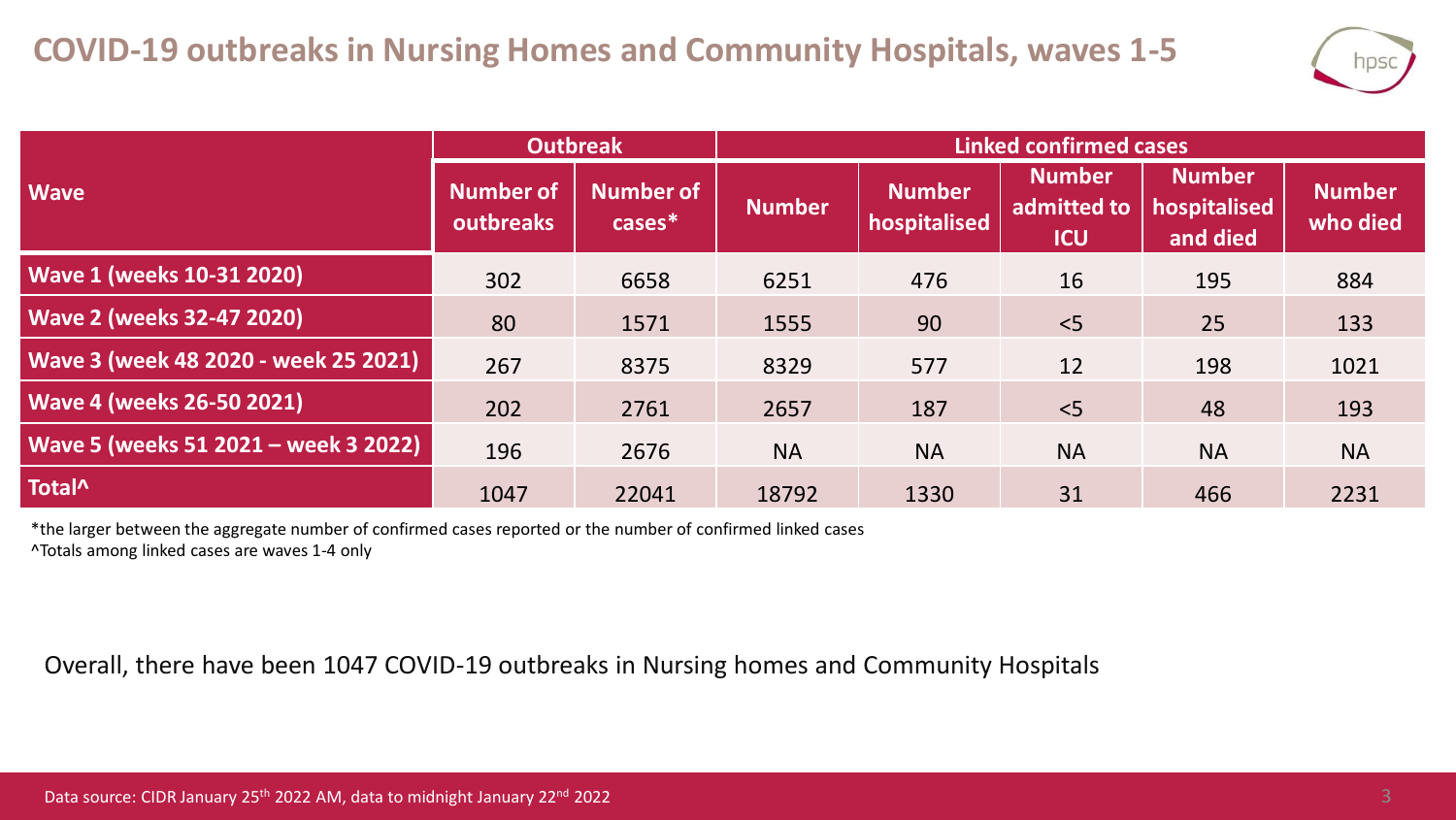### **Weekly number of COVID-19 outbreaks in Nursing Homes and Community Hospitals,**  hpsc **waves 1-5**



Large peaks occurred in the number of outbreaks in wave 1 (72 outbreaks in a single week) and wave 3 (57 outbreaks in a single week). In week 3 2022, 54 outbreaks were reported in these settings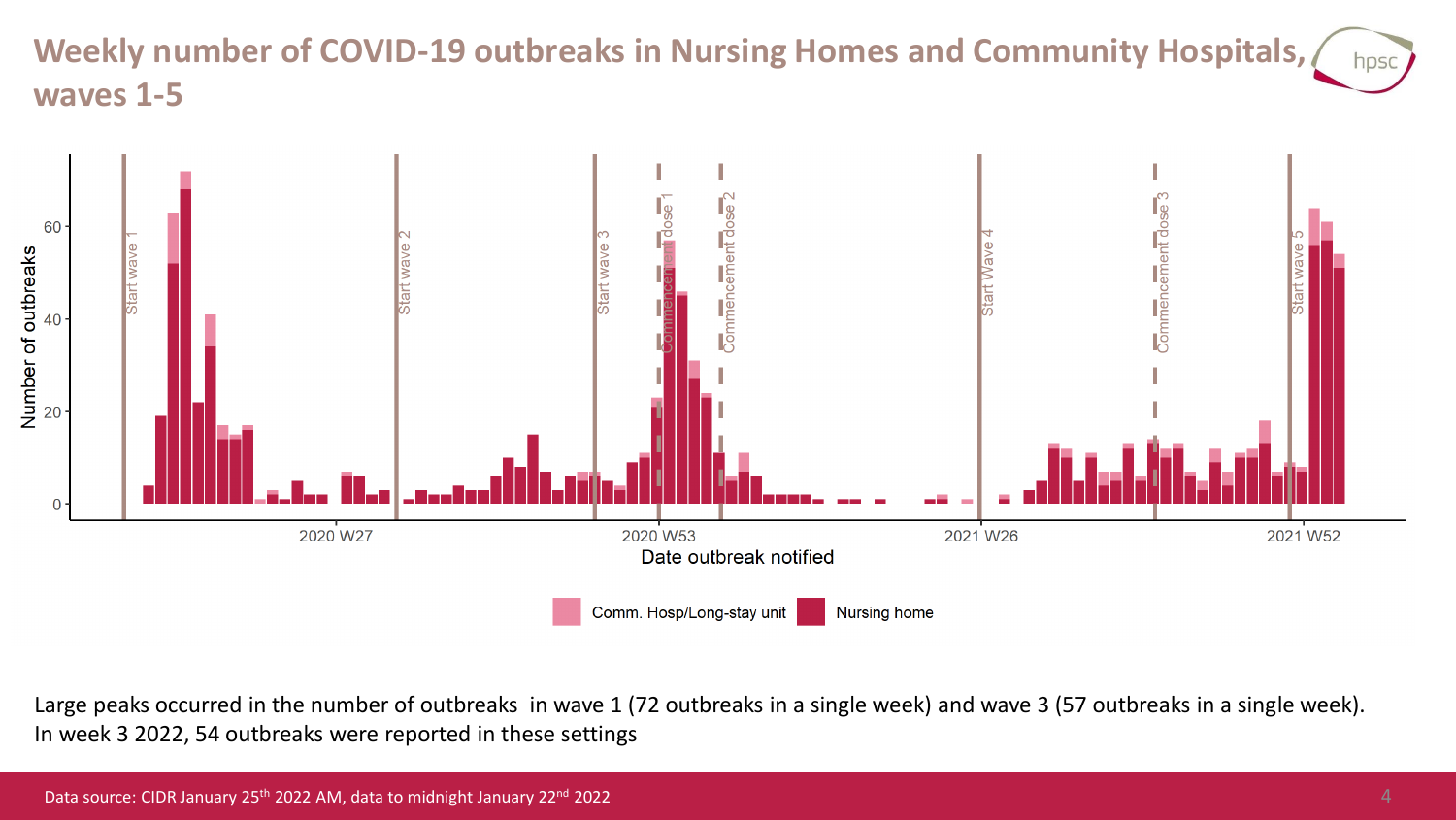**Burden of disease associated with COVID-19 outbreaks in Nursing Homes and Community Hospitals, wave 5 (weeks 50 2021 to week 3 2022)**



|                           | <b>Outbreak</b>            |                  |  |  |
|---------------------------|----------------------------|------------------|--|--|
| <b>Outbreaks Location</b> | <b>Number of outbreaks</b> | Number of cases* |  |  |
| Comm. Hosp/Long-stay unit | 17                         | 193              |  |  |
| <b>Nursing home</b>       | 179                        | 2483             |  |  |
| <b>Total</b>              | 196                        | 2676             |  |  |

\*the larger between the aggregate number of confirmed cases reported or the number of confirmed linked cases

#### **Wave 5:**

- 196 outbreaks in wave 5
- 2676 cases were reported associated with these outbreaks

#### **Week 3 2022**

• Fifty-four new outbreaks -467 associated cases (range 0-50 cases per outbreak)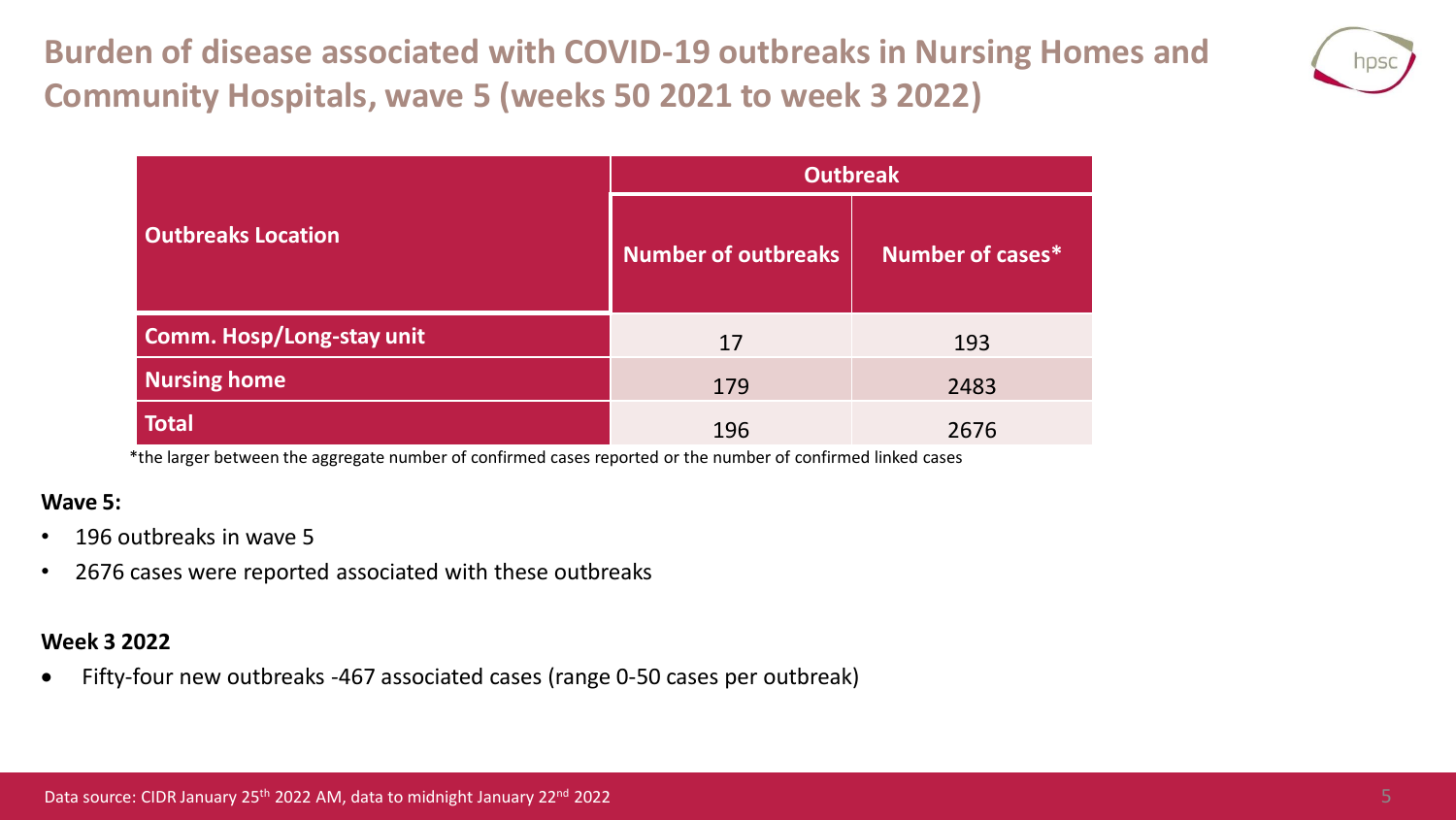### **Weekly number of COVID-19 outbreaks in Nursing Homes and Community Hospitals, wave 4 & 5 (weeks 26 2021 – week 3 2022)**



#### **Waves 4 and 5:**

- 398 nursing home and community hospital/long stay unit COVID-19 outbreaks notified
- The number of outbreaks in these settings to week 52 2021 had been relatively stable, but increased to 64 outbreaks in week 1 2022 and decreased slightly since to 54 outbreaks in week 3 2022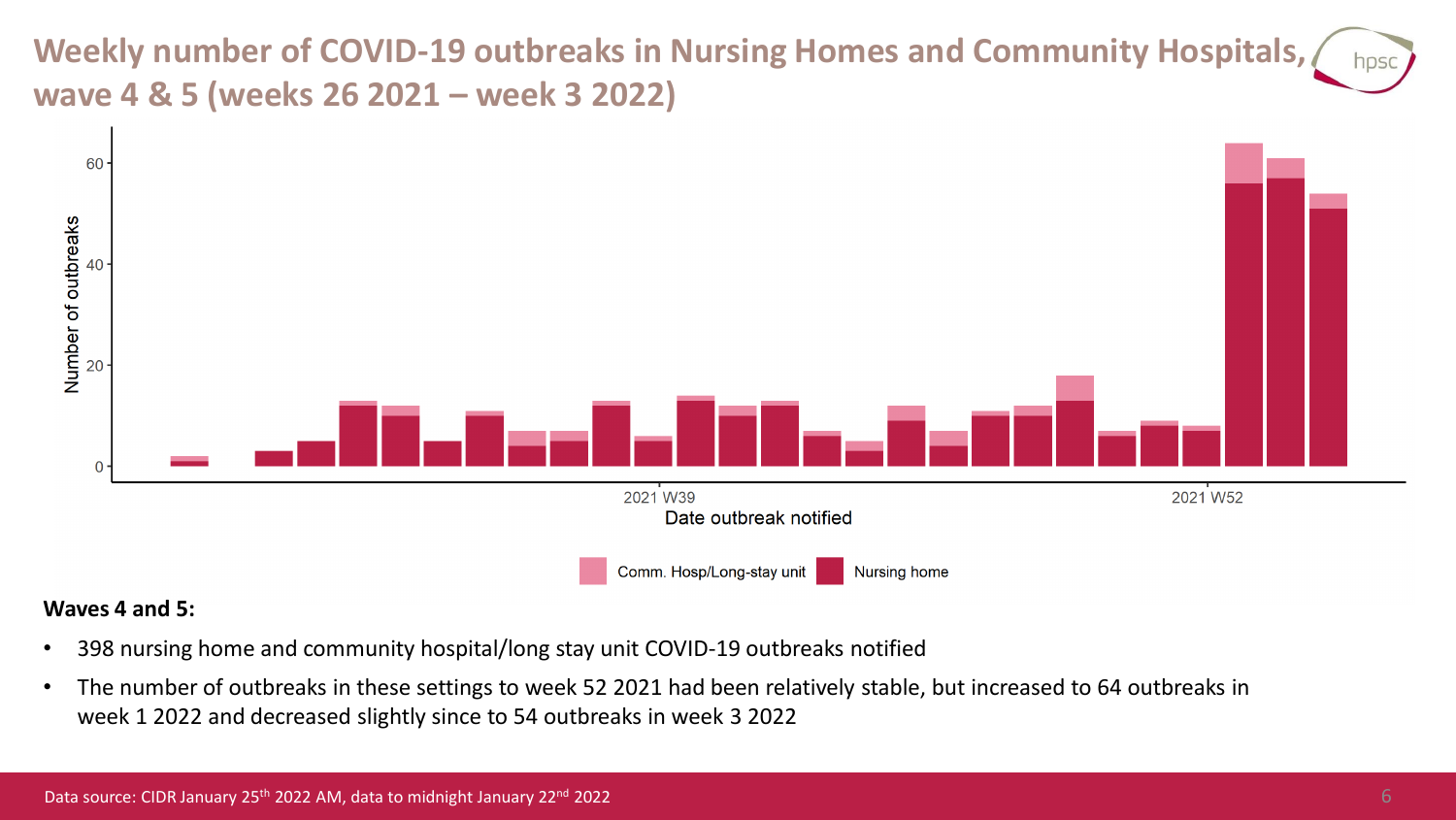**Regional distribution of outbreaks in Nursing Home and Community Hospitals, Waves 4 & 5 (weeks 26 2021 – week 3 2022)**





#### **Waves 4 and 5:**

- The highest number of outbreaks was reported in CHO4 (64 outbreaks) followed by CHO7 (50 outbreaks)
- Nine CHOs were represented in the 54 outbreaks notified in week 3 2022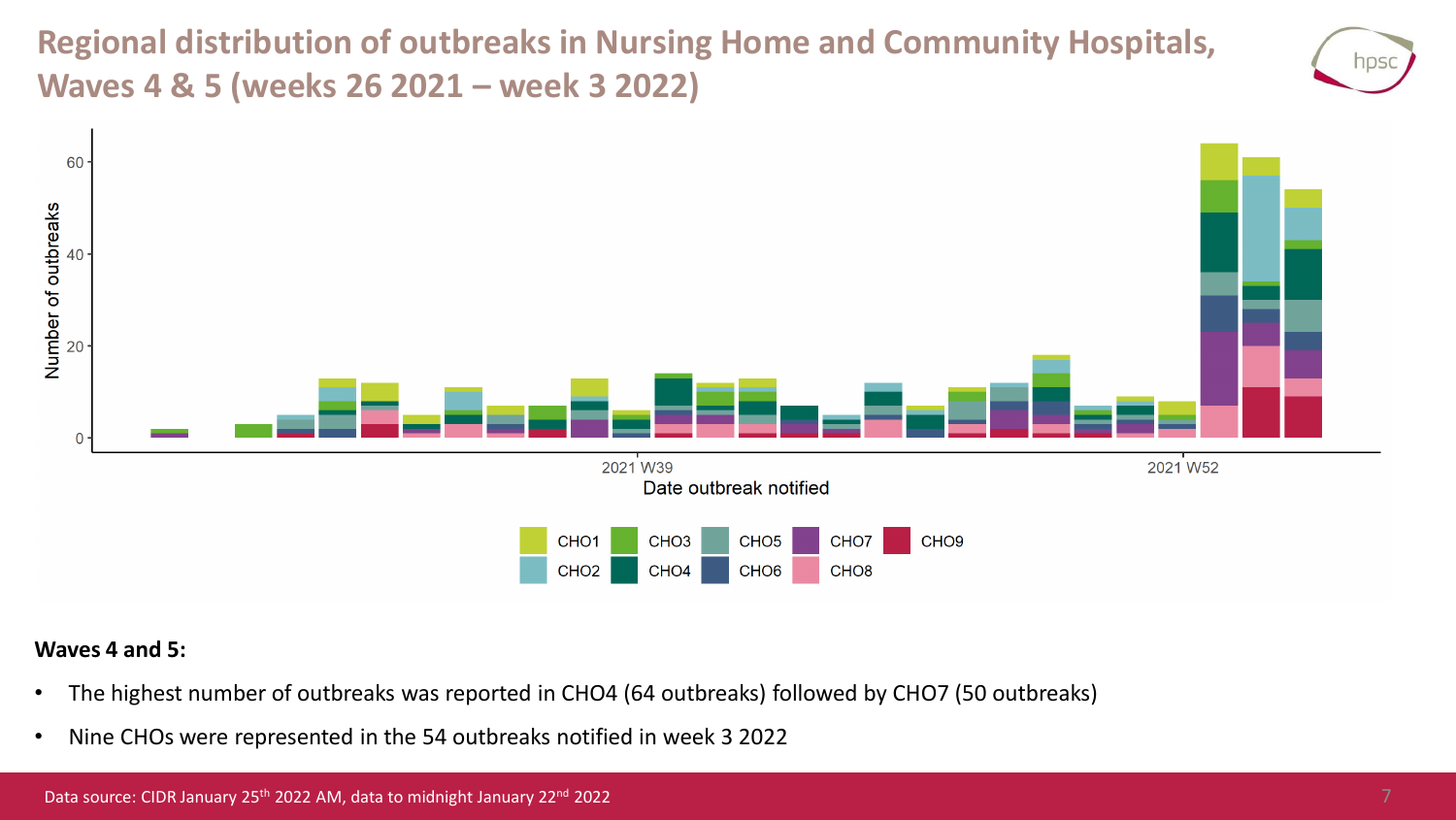### **Cases associated with COVID-19 outbreaks in Nursing Homes and Community Hospitals, waves 1 to 5**



In week 3 2022, the number of outbreak associated cases was 467. The peak in weekly case numbers in wave 5 is in week 2 2022 with 1067 cases. This is four times the peak weekly number of cases in wave 4 (n=265), but half of the peak weekly number of cases in wave 3 (n=2092)

Note: Numbers of associated cases are based on the larger between the aggregate number of confirmed cases reported and the number of confirmed linked cases

NDS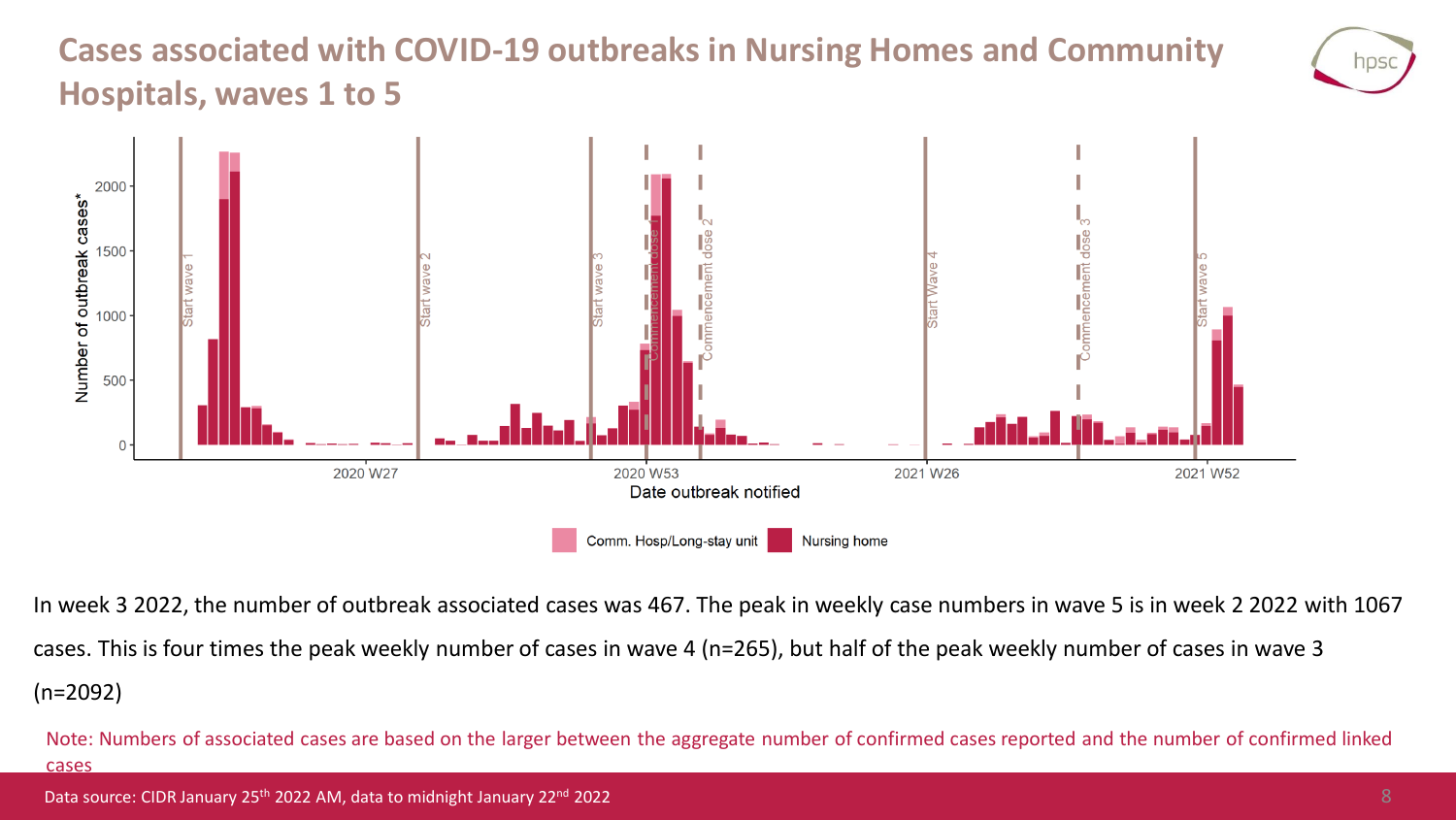**Cases associated with COVID-19 outbreaks in Nursing Homes and Community Hospitals by healthcare worker status, waves 1 to 5**



In week 3, there were 135 outbreak associated cases among staff and 258 among residents, with 74 cases of unknown status

Note: Numbers of associated cases are based on the larger between the aggregate number of confirmed cases reported and the number of confirmed linked cases. Staff and clients case numbers were derived from aggregate data provided on the number of staff and clients cases.

NDS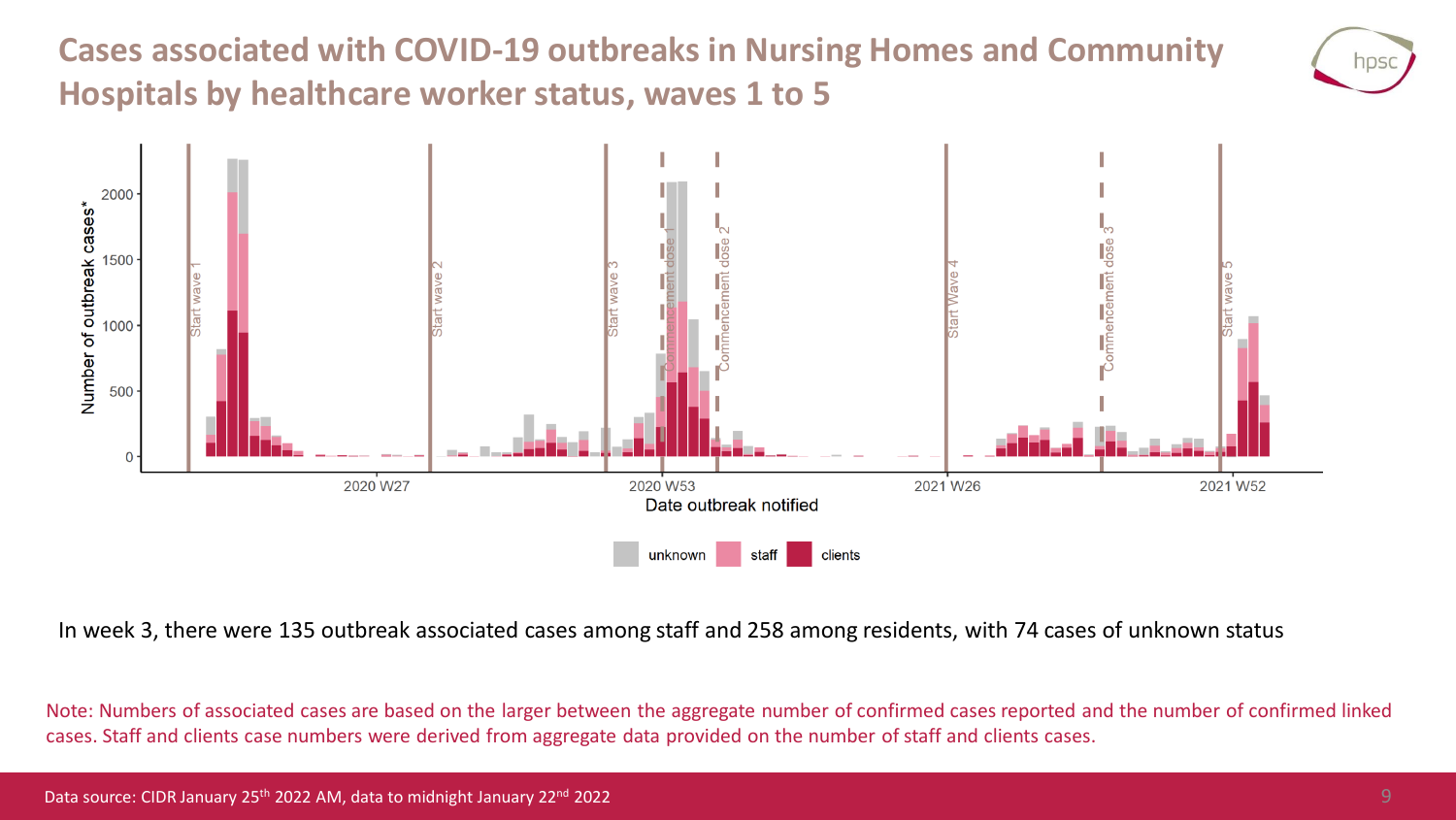## **Comparison of disease severity among cases linked to outbreaks in Nursing Homes and Community Hospitals by wave and age group**

| Age<br>group  | <b>Wave</b> | <b>Number</b> | <b>Number</b><br>hospitalised | %<br>hospitalised | <b>Number</b><br>admitted to ICU | % ICU     | <b>Number who</b><br>died | % died    |
|---------------|-------------|---------------|-------------------------------|-------------------|----------------------------------|-----------|---------------------------|-----------|
| $\leq$ 65 yrs | Wave 1      | 2672          | 88                            | 3.3%              | 5                                | 0.2%      | 20                        | 0.7%      |
|               | Wave 2      | 779           | 15                            | 1.9%              | < 5                              | 0.0%      | < 5                       | 0.1%      |
|               | Wave 3      | 4033          | 101                           | 2.5%              | 8                                | 0.2%      | 18                        | 0.4%      |
|               | Wave 4      | 1148          | 15                            | 1.3%              | < 5                              | 0.1%      | $\overline{7}$            | 0.6%      |
|               | Wave 5      | <b>NA</b>     | <b>NA</b>                     | <b>NA</b>         | <b>NA</b>                        | <b>NA</b> | <b>NA</b>                 | <b>NA</b> |
| $65+yrs$      | Wave 1      | 3577          | 388                           | 10.8%             | 11                               | 0.3%      | 864                       | 24.2%     |
|               | Wave 2      | 776           | 75                            | 9.7%              | < 5                              | 0.1%      | 132                       | 17.0%     |
|               | Wave 3      | 4296          | 476                           | 11.1%             | < 5                              | 0.1%      | 1003                      | 23.3%     |
|               | Wave 4      | 1509          | 172                           | 11.4%             | < 5                              | 0.1%      | 186                       | 12.3%     |
|               | Wave 5      | <b>NA</b>     | <b>NA</b>                     | <b>NA</b>         | <b>NA</b>                        | <b>NA</b> | <b>NA</b>                 | <b>NA</b> |
| All ages      | Wave 1      | 6251          | 476                           | 7.6%              | 16                               | 0.3%      | 884                       | 14.1%     |
|               | Wave 2      | 1555          | 90                            | 5.8%              | < 5                              | 0.1%      | 133                       | 8.6%      |
|               | Wave 3      | 8329          | 577                           | 6.9%              | 12                               | 0.1%      | 1021                      | 12.3%     |
|               | Wave 4      | 2657          | 187                           | 7.0%              | < 5                              | 0.1%      | 193                       | 7.3%      |
|               | Wave 5      | <b>NA</b>     | <b>NA</b>                     | <b>NA</b>         | <b>NA</b>                        | <b>NA</b> | <b>NA</b>                 | <b>NA</b> |

The percentage of cases 65 years or older who died among cases linked to outbreaks notified in wave 4 was 12.3% compared to between 17.0% and 24.2% in waves 1-3

hpsc